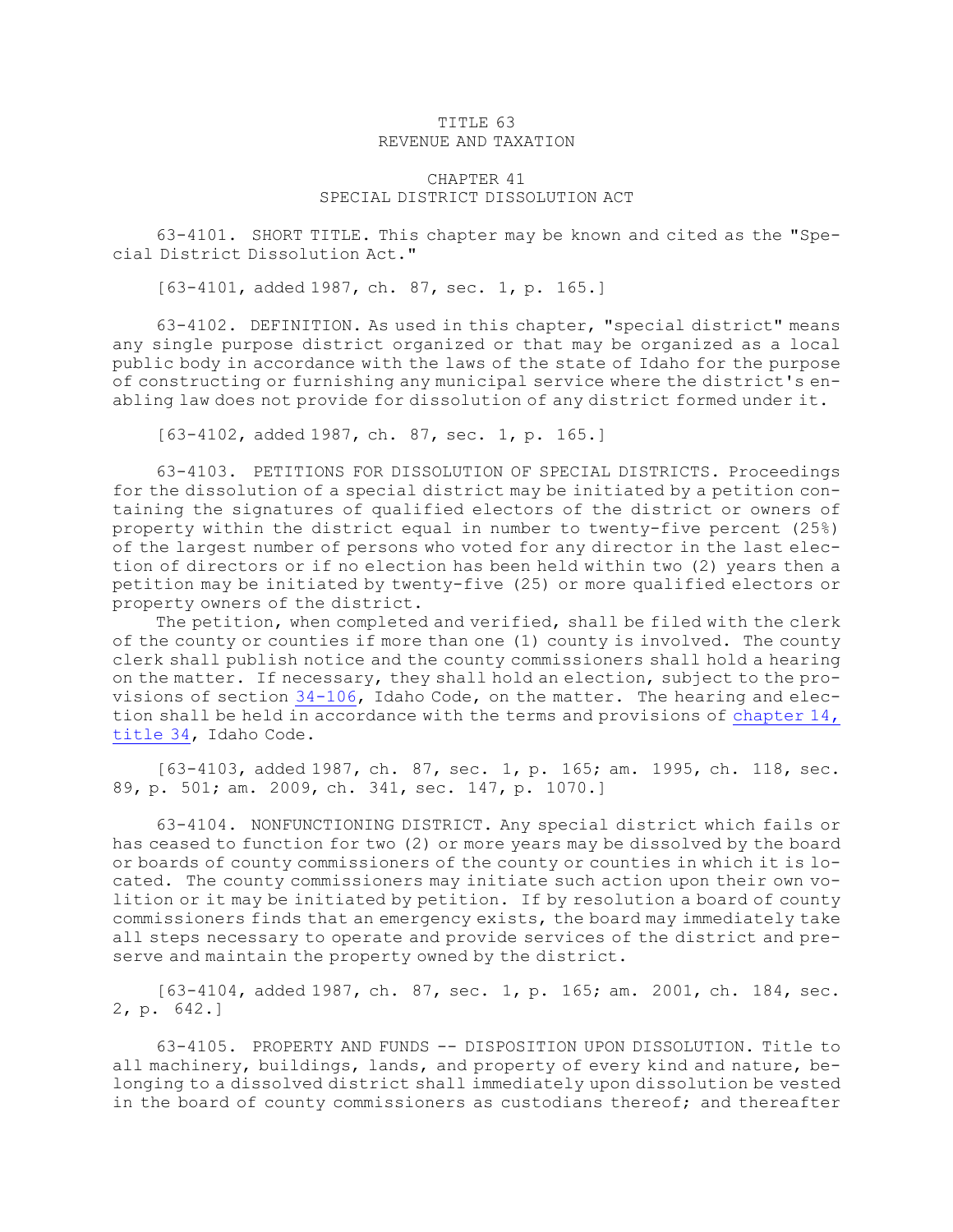as soon as may be practical the board shall dispose of the same. If the county and/or any incorporated cities are to continue providing the services formerly provided by the dissolved district, then the county commissioners and officials from such cities shall estimate the value of all such property and said property shall be transferred to any cities providing services formerly provided by the dissolved district in direct proportion to the portion of the dissolving districts' total valuation for the preceding calendar year which is located within the city or cities, with the remaining portion of the property going to the county. If the county commissioners and officials from such cities determine that it is advantageous to dispose of the property at public or private sale, all funds arising from such sale or sales shall be deposited in the county treasury in <sup>a</sup> separate fund, together with other moneys belonging to such district, to be maintained by the treasurer, and from which debts of and claims against said districts shall be paid as hereinafter provided. All funds in the treasury of such district shall be delivered by the treasurer thereof to the treasurer of such county and deposited in <sup>a</sup> special fund, and all moneys thereafter accruing to such districts from collection of taxes and assessments levied or assessed prior to such dissolution, and all moneys belonging to such district from any source, shall likewise be placed in such special fund. Following the payment of debts and claims against such district, any moneys remaining in such special fund shall be distributed to any incorporated cities located within the boundaries of such district which are providing services formerly provided by such district in proportion to the portion of the total valuation of such district which is located within such cities. All remaining moneys after distribution to such cities shall be transferred to the current expense fund of the county.

If such district is located in more than one (1) county, then all authority vested in the county commissioners under this section shall be vested jointly in the several commissioners; provided, however, that any special fund established for the deposit of moneys accruing to such district shall be established in the treasury of the county which contains the greatest portion of the preceding year's valuation of the dissolved district and any property or moneys to be transferred to <sup>a</sup> county current expense fund shall be distributed to the counties in proportion to the portion of the valuation of the district which is located within each county but not including the valuation of any incorporated city which is providing services formerly provided by such district.

[63-4105, added 1987, ch. 87, sec. 1, p. 166.]

63-4106. PROVISION FOR PAYMENT OF INDEBTEDNESS UPON DISSOLUTION -- SPECIAL TAX LEVY FOR PAYMENT OF DISTRICT INDEBTEDNESS. The board of county commissioners in the county or counties in which the dissolved district is located shall compute the total indebtedness of the district and shall provide for the payment thereof out of district funds on hand, or out of revenues to be raised by special levies, which shall be determined by the county or counties, and shall be certified to the clerk of the county board of commissioners of each of the counties wherein is situated any part of such district and such tax shall be levied and imposed by each of such counties upon such property of the district as may be within such county and the tax shall be collected, and not less than quarterly, shall be remitted to the treasurer of the county which contains the greatest portion of the preceding calendar year's valuation of the dissolved district, to be applied in payment of the indebtedness of such district as hereinafter provided.